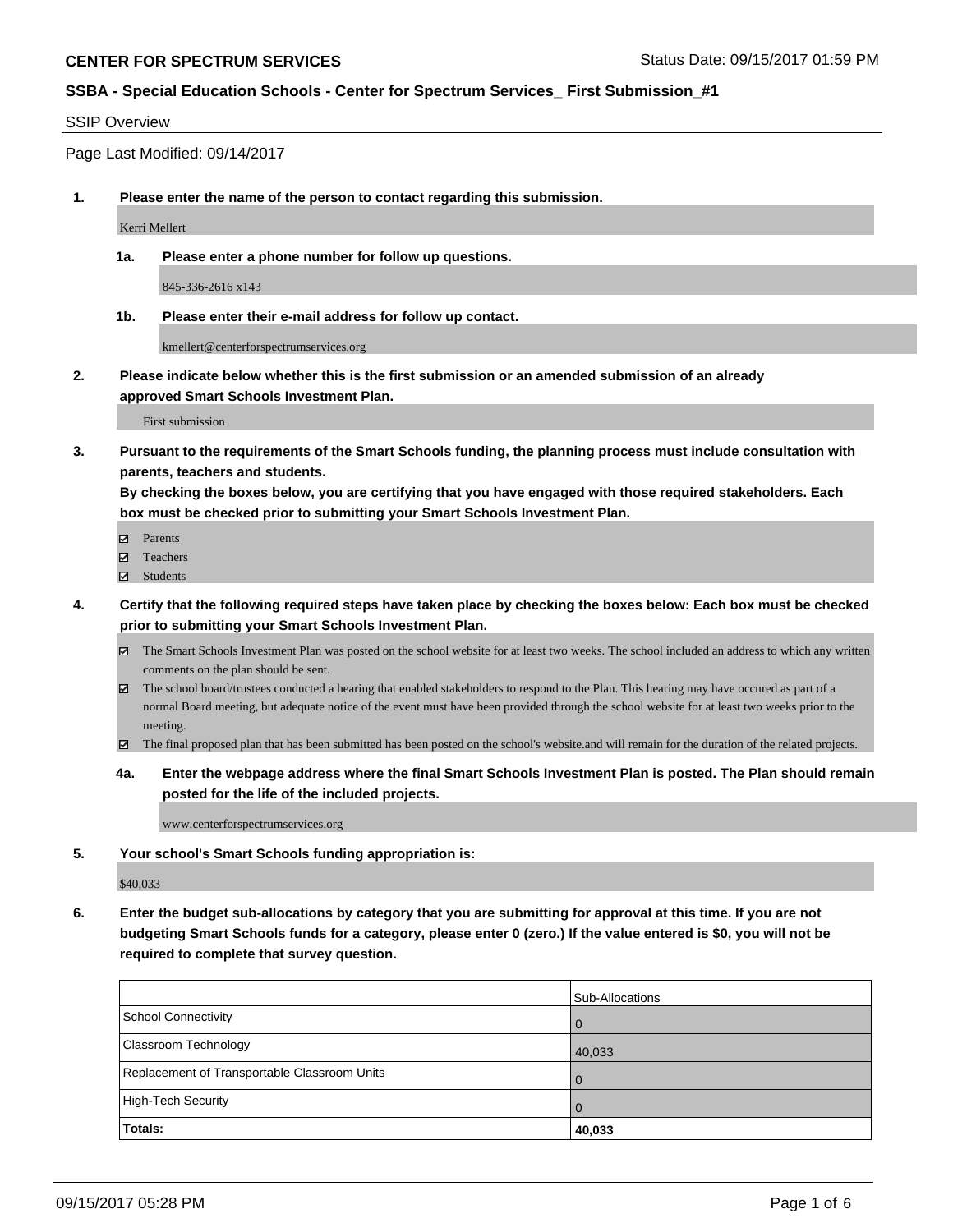School Connectivity

Page Last Modified: 08/16/2017

**1. Describe how you intend to use Smart Schools funds for high-speed broadband and/or wireless connectivity projects in school buildings.**

(No Response)

**2. Describe how the school plans to use digital connectivity and technology to improve teaching and learning.**

(No Response)

**3. Does your School Connectivity project require new construction or substantially altered space and result in capitalized cost in excess of \$100,000?**

(No Response)

**4. If you are submitting an allocation for School Connectivity complete this table.**

**Note that the calculated Total at the bottom of the table must equal the Total allocation for this category that you entered in the SSIP Overview overall budget.** 

|                                            | Sub-Allocation |
|--------------------------------------------|----------------|
| Network/Access Costs                       | (No Response)  |
| <b>Outside Plant Costs</b>                 | (No Response)  |
| School Internal Connections and Components | (No Response)  |
| <b>Professional Services</b>               | (No Response)  |
| Testing                                    | (No Response)  |
| <b>Other Upfront Costs</b>                 | (No Response)  |
| <b>Other Costs</b>                         | (No Response)  |
| Totals:                                    | 0              |

**5. Please detail the type, quantity, per unit cost and total cost of the eligible items under each sub-category. This is especially important for any expenditures listed under the "Other" category. All expenditures must be eligible for tax-exempt financing to be reimbursed with Smart Schools funds. Sufficient detail must be provided so that we can verify this is the case. If you have any questions, please contact us directly through smartschools@nysed.gov. Add rows under each sub-category for additional items, as needed.**

| Select the allowable expenditure | Item to be purchased | Quantity      | Cost per Item | Total Cost    |
|----------------------------------|----------------------|---------------|---------------|---------------|
| type.                            |                      |               |               |               |
| Repeat to add another item under |                      |               |               |               |
| each type.                       |                      |               |               |               |
| (No Response)                    | (No Response)        | (No Response) | (No Response) | (No Response) |
| (No Response)                    | (No Response)        | (No Response) | (No Response) | (No Response) |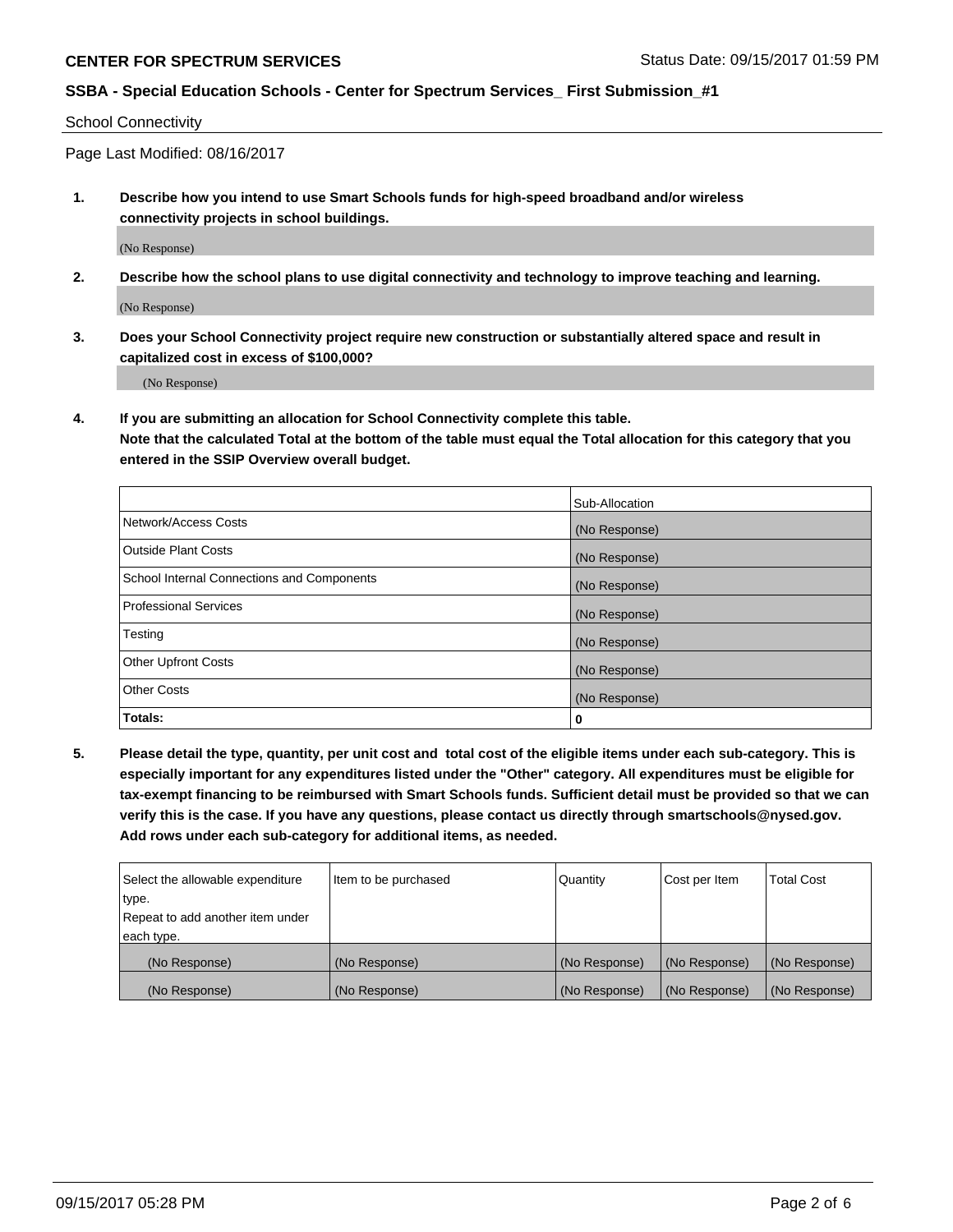Classroom Learning Technology Equipment (Devices)

Page Last Modified: 08/16/2017

#### **1. Describe the devices you intend to purchase and their compatibility with existing or planned platforms or systems.**

We will purchase 8 units of 65" Smartboard Interactive Whiteboards along with the necessary cables and wall mount fixtures. We will also be purchasing installation and a 5 year warranty on the Smartboards. Our school has 2 locations and of the 16 classrooms in our schools, currently only 3 classrooms have Smartboards. The purchase of these 8 Smartboards will bring us closer to our goal of uniformity throughout all of our classrooms**.** All classrooms currently have either desktop computers or laptops that are compatible with the Smartboards and have the necessary software needed to run the programs we will be using with the Smartboards.

### **2. Describe how the proposed technology purchases will improve teaching and learning inside or outside of the classroom.**

The use of Smartboard Interactive Whiteboards in classrooms with students with autism adds important variety to instruction, motivates students, and provides novel ways for student-teacher interaction.

Studies have indicated that interactive whiteboards have noticeably motivated students to interact with academic and language lessons, and have greatly increased the use of spontaneous language, coordination, spatial concepts, and fine motor skills.

Interactive whiteboards can be a great equalizer for individuals with disabilities that might otherwise prevent them from full participation in school. They make it dynamically easier for students to transition between class lessons and assignments. Their use has increased social skills by delivering wider opportunities for reciprocal play, and reaching students with different learning styles (tactile, visual, and auditory). Students, through the use of interactive whiteboards, have demonstrated advancements in social learning (i.e. turn-taking) through classroom participation.

After the age of 12, many of our students will move on to public schools. As interactive whiteboards become more ubiquitous in classrooms with neurotypical students, students with autism who have whiteboard experience find entering mainstream classrooms that much easier.

**3. To ensure the sustainability of technology purchases made with Smart Schools funds, schools must have a plan to maintain and support technology purchases reimbursed with Smart Schools funds. This sustainability plan should support recurring costs of use that are ineligible for Smart Schools funding such as device maintenance, technical support, Internet and wireless fees, maintenance of hotspots, staff professional development, building maintenance and the replacement of incidental items.**

By checking this box, you certify that the school has a sustainability plan as described above.

**4. Schools must ensure that devices purchased with Smart Schools funds will be distributed, prepared for use, maintained and supported appropriately. Schools must maintain detailed device inventories in accordance with generally accepted accounting principles.**

By checking this box, you certify that the school has a distribution and inventory management plan and system in place.

**5. Schools must contact the SUNY/CUNY teacher preparation program that supplies the largest number of the its new teachers to request advice on innovative uses and best practices at the intersection of pedagogy and educational technology.**

By checking this box, you certify that you have contacted the SUNY/CUNY teacher preparation program that supplies the largest number of your new teachers to request advice on these issues.

**5a. Please enter the name of the SUNY or CUNY Institution that you contacted.**

SUNY New Paltz

**5b. Enter the primary Institution phone number.**

8452577869

**5c. Enter the name of the contact person with whom you consulted and/or will be collaborating with on innovative uses of technology and best practices.**

Jane Sielo

**6. If you are submitting an allocation for Classroom Educational Technology, complete this table. Note that the calculated Total at the bottom of the table must equal the Total allocation for this category that you entered in the SSIP Overview overall budget.**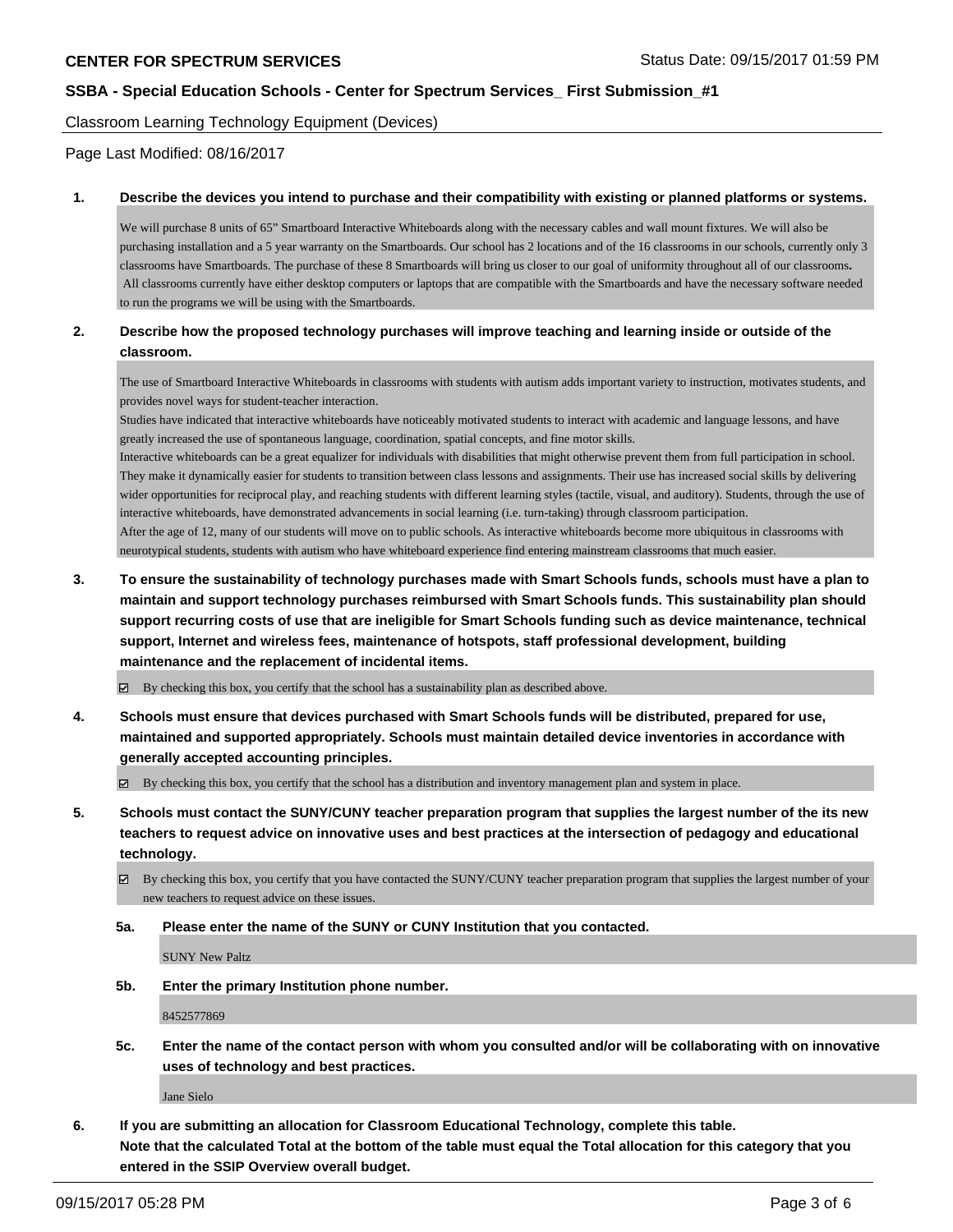Classroom Learning Technology Equipment (Devices)

Page Last Modified: 08/16/2017

|                         | Sub-Allocation |
|-------------------------|----------------|
| Interactive Whiteboards | 33,984         |
| Computer Servers        | (No Response)  |
| Desktop Computers       | (No Response)  |
| Laptop Computers        | (No Response)  |
| <b>Tablet Computers</b> | (No Response)  |
| <b>Other Costs</b>      | 6,049          |
| Totals:                 | 40,033         |

**7. Please detail the type, quantity, per unit cost and total cost of the eligible items under each sub-category. This is especially important for any expenditures listed under the "Other" category. All expenditures must be capital bond eligible to be reimbursed with Smart Schools funds. If you have any questions, please contact us directly through smartschools@nysed.gov.**

| Add rows under each sub-category for additional items, as needed. |  |
|-------------------------------------------------------------------|--|
|-------------------------------------------------------------------|--|

| Select the allowable expenditure | Item to be purchased                           | Quantity | Cost per Item | <b>Total Cost</b> |
|----------------------------------|------------------------------------------------|----------|---------------|-------------------|
| type.                            |                                                |          |               |                   |
| Repeat to add another item under |                                                |          |               |                   |
| each type.                       |                                                |          |               |                   |
| Interactive Whiteboards          | Smartboard 6065 interactive flat panel         | 8        | 3,999         | 31,992            |
| Interactive Whiteboards          | fixed wall display mount                       | 8        | 249           | 1,992             |
| <b>Other Costs</b>               | Ethernet cable & clam style raceway            | 8        | 48            | 384               |
| <b>Other Costs</b>               | 5-year repair & replace hardware<br>warranty   | 8        | 400           | 3.200             |
| <b>Other Costs</b>               | Whiteboard mounting & installation-<br>partial | 3.8      | 650           | 2,465             |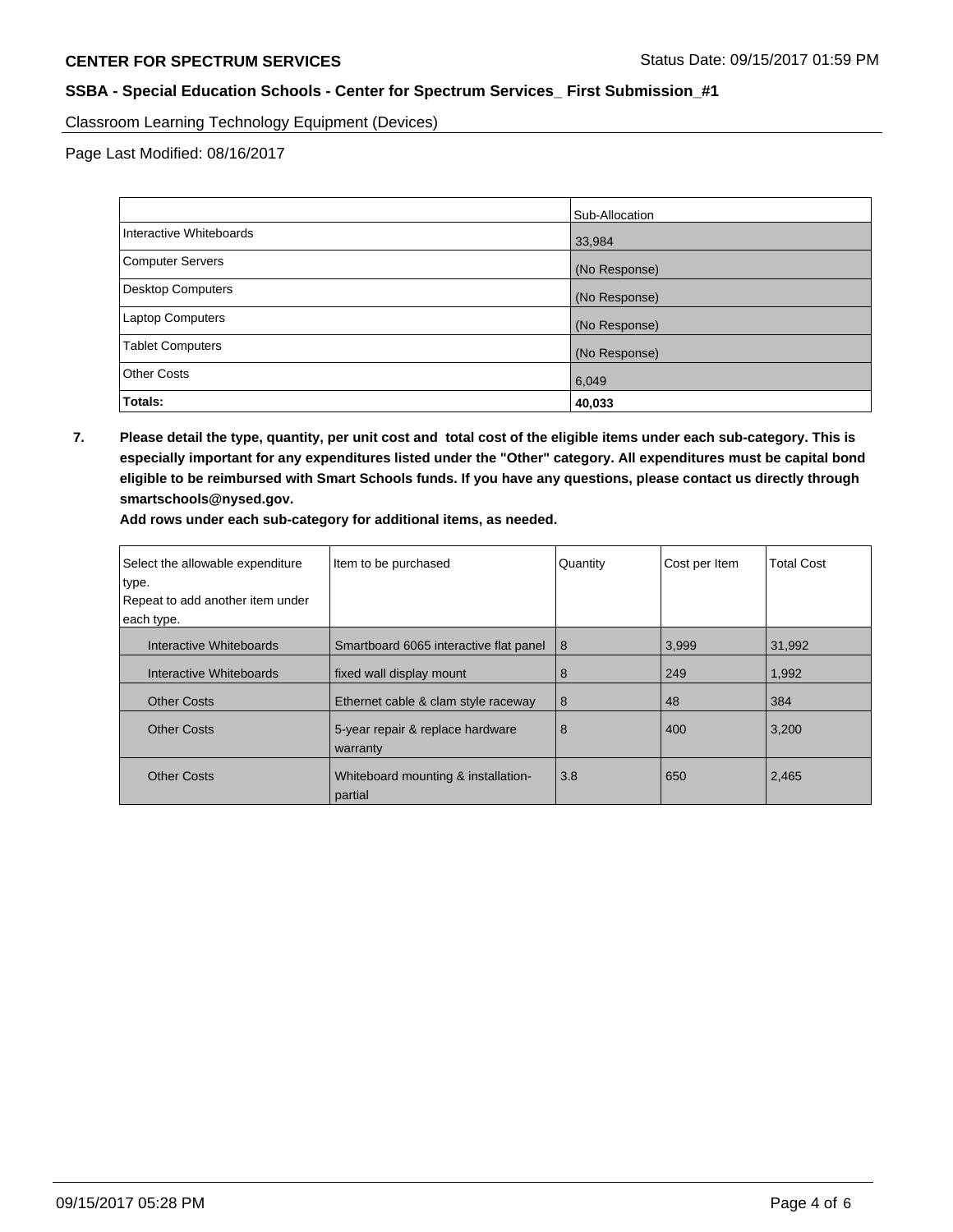# **CENTER FOR SPECTRUM SERVICES** Status Date: 09/15/2017 01:59 PM

## **SSBA - Special Education Schools - Center for Spectrum Services\_ First Submission\_#1**

Replace/Modernize Transportable Classrooms

Page Last Modified: 08/16/2017

**1. Describe the school's plan to construct, enhance or modernize education facilities to provide high-quality instructional space by replacing transportable classrooms.**

(No Response)

**2. Does your Classroom Trailer project require new construction or substantially altered space and result in capitalized cost in excess of \$100,000?**

(No Response)

**3. If you have made an allocation for Replace Transportable Classrooms, complete this table. Note that the calculated Total at the bottom of the table must equal the Total allocation for this category that you entered in the SSIP Overview overall budget.**

|                                                | Sub-Allocation |
|------------------------------------------------|----------------|
| Construct New Instructional Space              | (No Response)  |
| Enhance/Modernize Existing Instructional Space | (No Response)  |
| Other Costs                                    | (No Response)  |
| Totals:                                        | 0              |

**4. Please detail the type, quantity, per unit cost and total cost of the eligible items under each sub-category. This is especially important for any expenditures listed under the "Other" category. All expenditures must be capital bond eligible to be reimbursed with Smart Schools funds. If you have any questions, please contact us directly through smartschools@nysed.gov.**

**Add rows under each sub-category for additional items, as needed.**

| Select the allowable expenditure | Item to be purchased | Quantity      | Cost per Item | <b>Total Cost</b> |
|----------------------------------|----------------------|---------------|---------------|-------------------|
| type.                            |                      |               |               |                   |
| Repeat to add another item under |                      |               |               |                   |
| each type.                       |                      |               |               |                   |
| (No Response)                    | (No Response)        | (No Response) | (No Response) | (No Response)     |